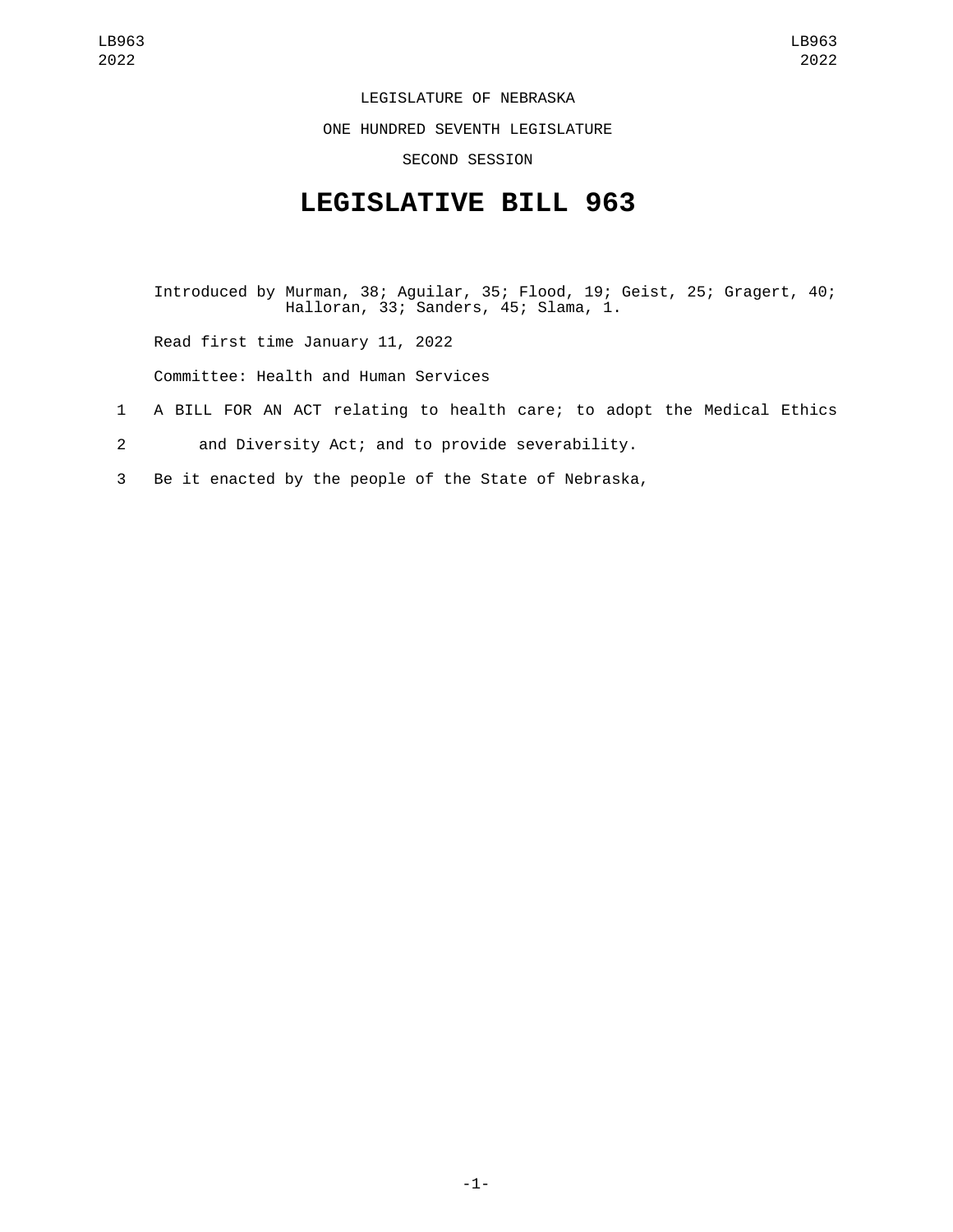| $\mathbf{1}$   | Section 1. Sections 1 to 6 of this act shall be known and may be          |
|----------------|---------------------------------------------------------------------------|
| $\overline{2}$ | cited as the Medical Ethics and Diversity Act.                            |
| 3              | Sec. 2. (1) The Legislature finds and declares that:                      |
| 4              | (a) The right of conscience is a fundamental and unalienable right.       |
| 5              | It was central to the founding of the United States, has been deeply      |
| 6              | rooted in our nation's history and tradition for centuries, and has been  |
| 7              | central to the practice of medicine, through the Hippocratic Oath, for    |
| 8              | millennia;                                                                |
| 9              | (b) Despite its preeminent importance, however, threats to the right      |
| 10             | of conscience of medical practitioners, health care institutions, and     |
| 11             | health care payers have become increasingly more common and severe in     |
| 12             | recent years. The swift pace of scientific advancement and the expansion  |
| 13             | of medical capabilities, along with the mistaken notion that medical      |
| 14             | practitioners, health care institutions, and health care payers are mere  |
| 15             | public utilities, promise only to make the current crisis worse, unless   |
| 16             | something is done to restore conscience to its rightful place;            |
| 17             | (c) It is the public policy of the State of Nebraska to protect the       |
| 18             | right of conscience for medical practitioners, health care institutions,  |
| 19             | and health care payers; and                                               |
| 20             | (d) As the right of conscience is fundamental, no<br>medical              |
| 21             | practitioner, health care institution, or health care payer should be     |
| 22             | compelled to participate in or pay for any medical procedure or prescribe |
| 23             | or pay for any medication to which such person or entity objects on the   |
| 24             | basis of conscience, whether such conscience is informed by religious,    |
| 25             | moral, or ethical beliefs or principles.                                  |
| 26             | (2) It is the purpose of the Medical Ethics and Diversity Act to          |
| 27             | protect medical practitioners, health care institutions, and health care  |
| 28             | payers from discrimination, punishment, or retaliation as a result of any |
| 29             | instance of conscientious medical objection.                              |
| 30             | Sec. 3. For purposes of the Medical Ethics and Diversity Act:             |

(1) Conscience means the ethical, moral, or religious beliefs or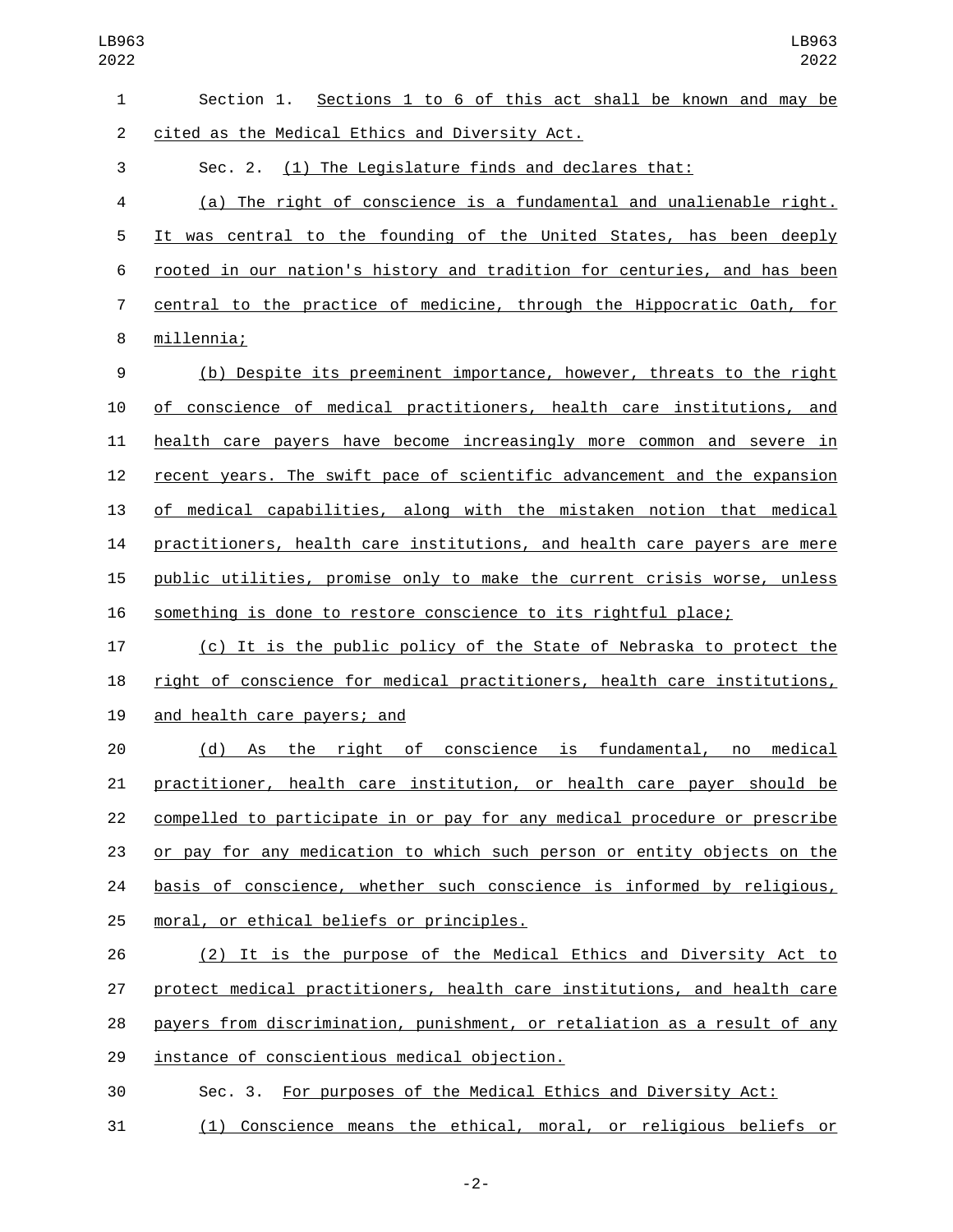principles held by any medical practitioner, health care institution, or health care payer. Conscience with respect to institutional entities or corporate bodies, as opposed to individual persons, is determined by reference to that entity's or body's governing documents, including, but not limited to, any published religious, moral, or ethical guidelines or directives, mission statements, constitutions, articles of incorporation, 7 bylaws, policies, or regulations; (2) Disclose means to formally or informally communicate or transmit information, but such term does not include a communication or transmission concerning policy decisions that lawfully exercise discretionary authority unless the medical practitioner providing the disclosure reasonably believes that the disclosure evinces: (a) Any violation of any law, rule, or regulation; (b) Any violation of any ethical guidelines for the provision of any 15 health care service; or (c) Gross mismanagement, a gross waste of funds, an abuse of authority, or a substantial and specific danger to public health or 18 safety; (3) Discriminate means to take adverse action against, or to threaten the use of adverse action against, any medical practitioner, health care institution, or health care payer as a result of such person's or entity's decision to decline to participate in a health care service on the basis of conscience. The term includes, but is not limited 24 to, termination of employment; transfer from current position; demotion from current position; adverse administrative action; reassignment to a different shift or job title; increased administrative duties; refusal of staff privileges; refusal of board certification; loss of career specialty; reduction of wages, benefits, or privileges; refusal to award 29 a grant, contract, or other program; refusal to provide residency training opportunities; denial, deprivation, or disqualification of

licensure; withholding or disqualifying from financial aid and other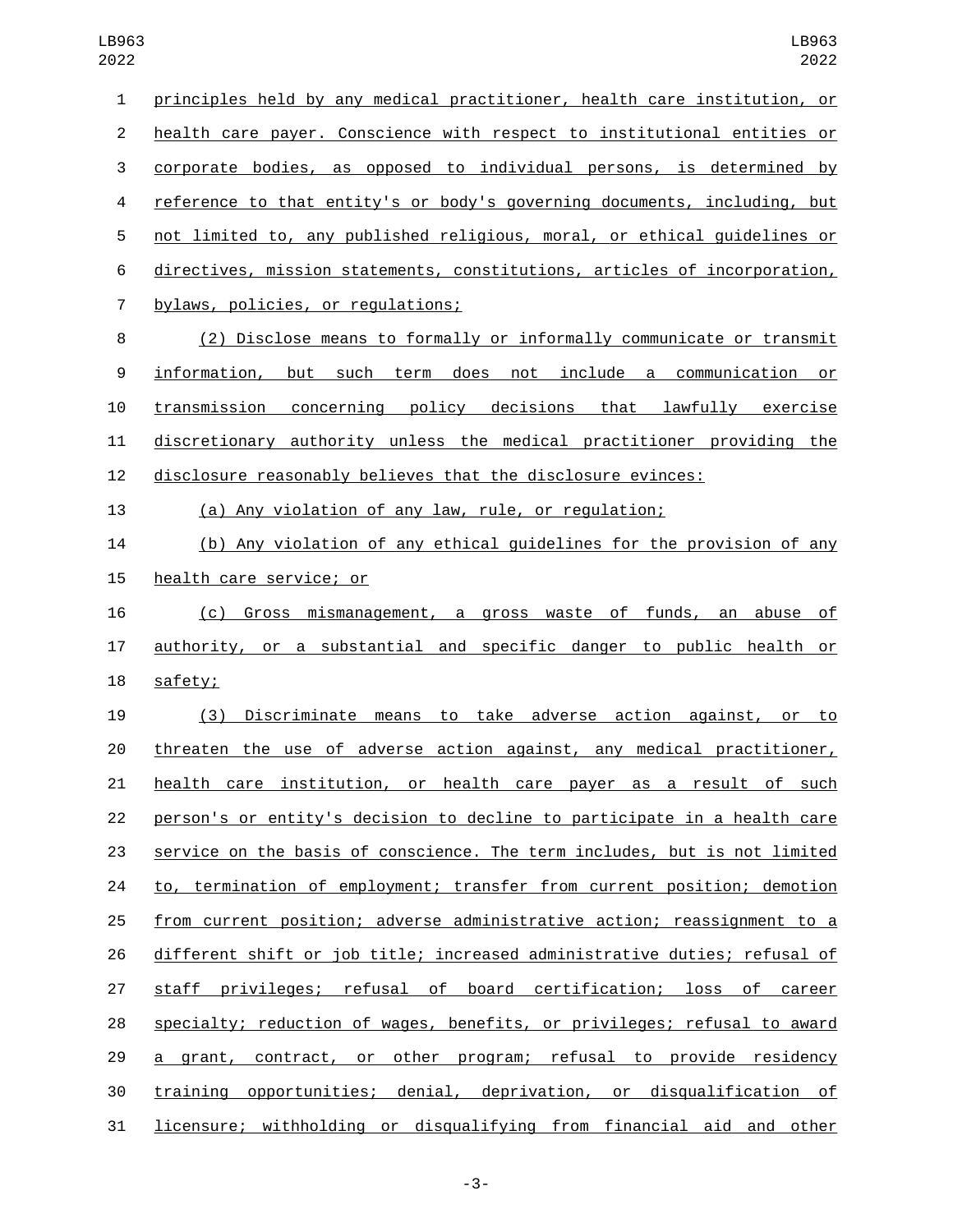assistance; impediments to creating any health care institution or health care payer or expanding or improving such health care institution or health care payer; impediments to acquiring, associating with, or merging with any other health care institution or health care payer; the threat of any of the actions listed in this subdivision; or any other penalty, disciplinary action, or retaliatory action, whether executed or 7 threatened. The term does not include the negotiation or purchase of 8 insurance by a nongovernmental entity; (4) Health care institution means any organization, corporation, partnership, association, agency, network, sole proprietorship, joint venture, or any other entity that provides health care services. Health care institutions may include, but are not limited to, any public or

 private hospital, clinic, medical center, physician organization, professional association, ambulatory surgical center, private physician's office, pharmacy, nursing home, medical school, nursing school, medical training facility, or other entity or location in which health care 17 services are performed;

 (5) Health care payer means any employer, health plan, health maintenance organization, insurance company, management services organization, or other entity that pays for, or arranges for the payment of, any health care service provided to any patient, whether that payment 22 is made in whole or in part;

 (6) Health care service means medical research or medical care provided to any patient at any time over the entire course of treatment. The term includes, but is not limited to, testing; diagnosis; referral; dispensing or administering any drug, medication, or device; psychological therapy or counseling; research; prognosis; therapy; record making procedures; notes related to treatment; set up or performance of a surgery or procedure; or any other care or services performed or provided by any medical practitioner including, but not limited to, physicians, nurses, allied health professionals, paraprofessionals, or contractors or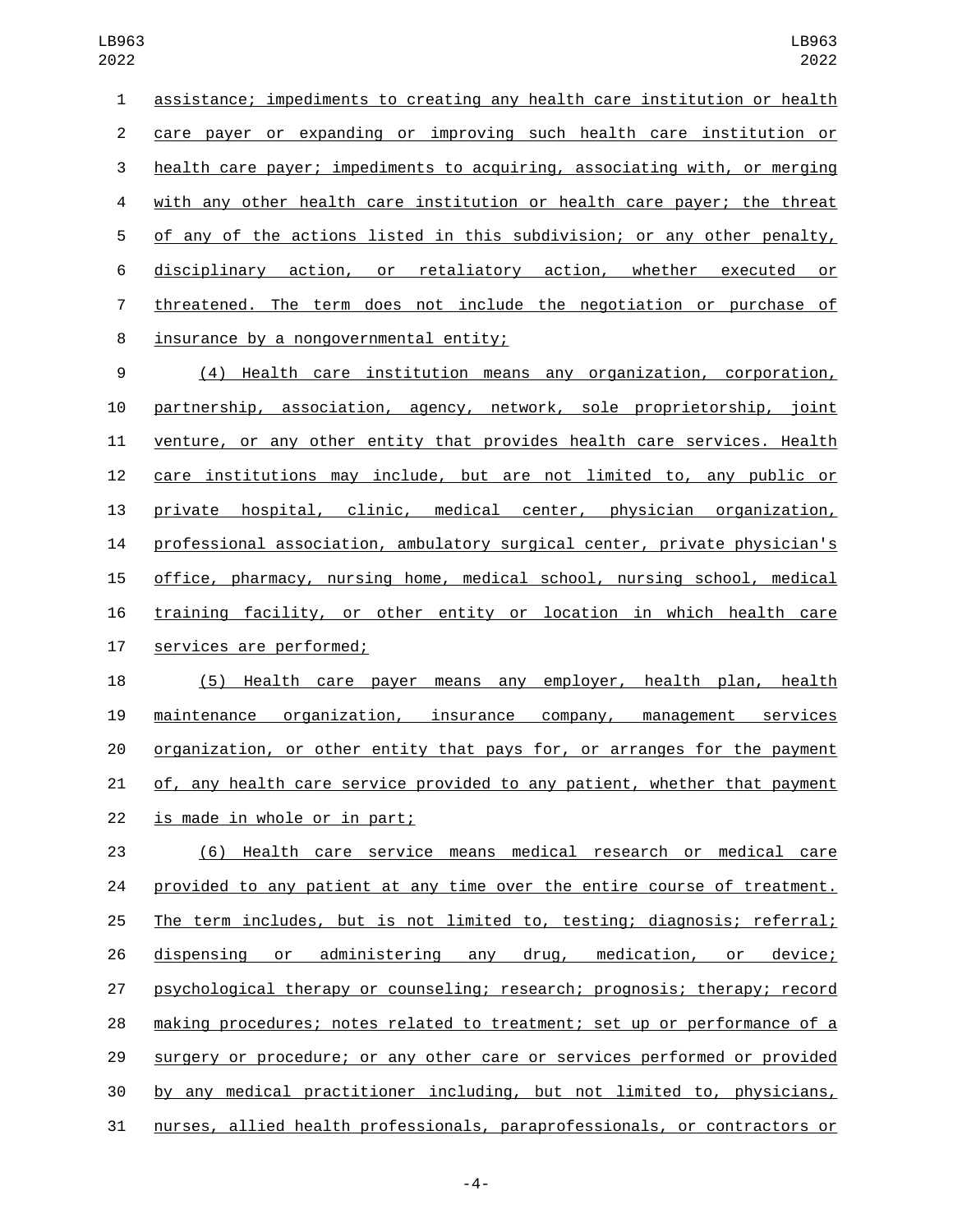| $\mathbf{1}$   | employees of health care institutions;                                           |
|----------------|----------------------------------------------------------------------------------|
| $\overline{2}$ | Medical practitioner means any person or individual who may be<br>(7)            |
| 3              | or is asked to participate in any way in any health care service. The            |
| 4              | term includes, but is not limited to, doctors, nurse practitioners,              |
| 5              | physician's assistants, nurses, nurses' aides, allied health                     |
| 6              | professionals, medical assistants, hospital employees, clinic employees,         |
| $\overline{7}$ | nursing home employees, pharmacists, pharmacy technicians and employees,         |
| 8              | medical school faculty and students, nursing school faculty and students,        |
| 9              | psychology and counseling faculty and students, medical researchers,             |
| 10             | laboratory technicians, psychologists, psychiatrists, counselors, mental         |
| 11             | health professionals, social workers, or any other person who facilitates        |
| 12             | or participates in the provision of health care services to any person;          |
| 13             | (8) Participate in a health care service means to provide, perform,              |
| 14             | assist with, facilitate, refer for, counsel for, advise with regard to,          |
| 15             | admit for the purposes of providing, or take part in any way in                  |
| 16             | providing, any health care service or any form of such service; and              |
| 17             | (9) Pay or payment means to pay for, contract for, arrange for the               |
| 18             | payment of, whether in whole or in part, reimburse, or remunerate.               |
| 19             | (1) A medical practitioner, health care institution, or<br>Sec. 4.               |
| 20             | health care payer has the right not to participate in or pay for any             |
| 21             | health care service which violates such person's or entity's conscience.         |
| 22             | The exercise of the right of conscience is limited to conscience-based           |
| 23             | <u>objections to a particular health care service. This section shall not be</u> |
| 24             | construed to waive or modify any duty a medical practitioner, health care        |
| 25             | institution, or health care payer may have to provide other medical              |
| 26             | services that do not violate such person's or entity's conscience.               |
| 27             | (2) No medical practitioner, health care institution, or health care             |
|                |                                                                                  |

 payer shall be civilly, criminally, or administratively liable for exercising such person's or entity's right of conscience not to participate in or pay for a health care service. No health care institution shall be civilly, criminally, or administratively liable for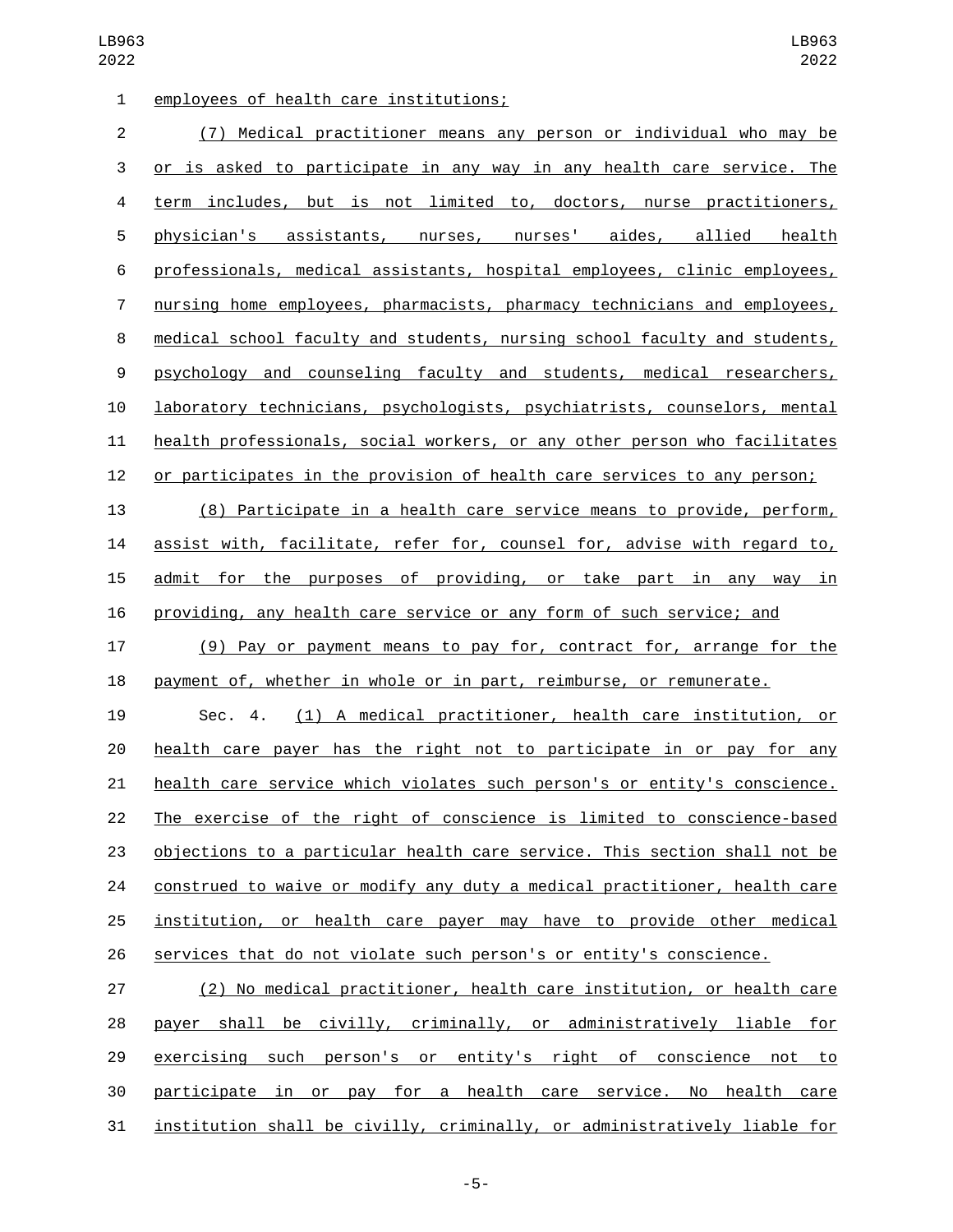the exercise of conscience rights not to participate in a health care

service by a medical practitioner employed, contracted, or granted

admitting privileges by the health care institution.

 (3) No medical practitioner, health care institution, or health care payer shall be discriminated against in any manner as a result of such person's or entity's decision to decline to participate in or pay for a 7 health care service on the basis of conscience.

 (4) Notwithstanding any other provision of the Medical Ethics and Diversity Act to the contrary, a religious medical practitioner, health care institution, or health care payer that holds itself out to the public as religious, states in its governing documents that it has a religious purpose or mission, and has internal operating policies or procedures that implement its religious beliefs, shall have the right to make employment, staffing, contracting, and admitting privilege decisions 15 consistent with its religious beliefs.

 (5) A medical practitioner may not be scheduled for or assigned to directly or indirectly perform, facilitate, or participate in an abortion unless the practitioner first affirmatively consents in writing to perform, facilitate, or participate in the abortion.

 (6) Nothing in the Medical Ethics and Diversity Act shall be construed to override the requirement to provide emergency medical treatment to all patients set forth in 42 U.S.C. 1395dd or any other federal law governing emergency medical treatments.

 Sec. 5. (1) No medical practitioner shall be discriminated against 25 in any manner because the medical practitioner:

 (a) Provided, caused to be provided, or is about to provide or cause to be provided to such practitioner's employer, the Attorney General, the Nebraska Department of Health and Human Services, any other state agency charged with protecting health care rights of conscience, the Office for Civil Rights of the United States Department of Health and Human Services, or any other federal agency charged with protecting health care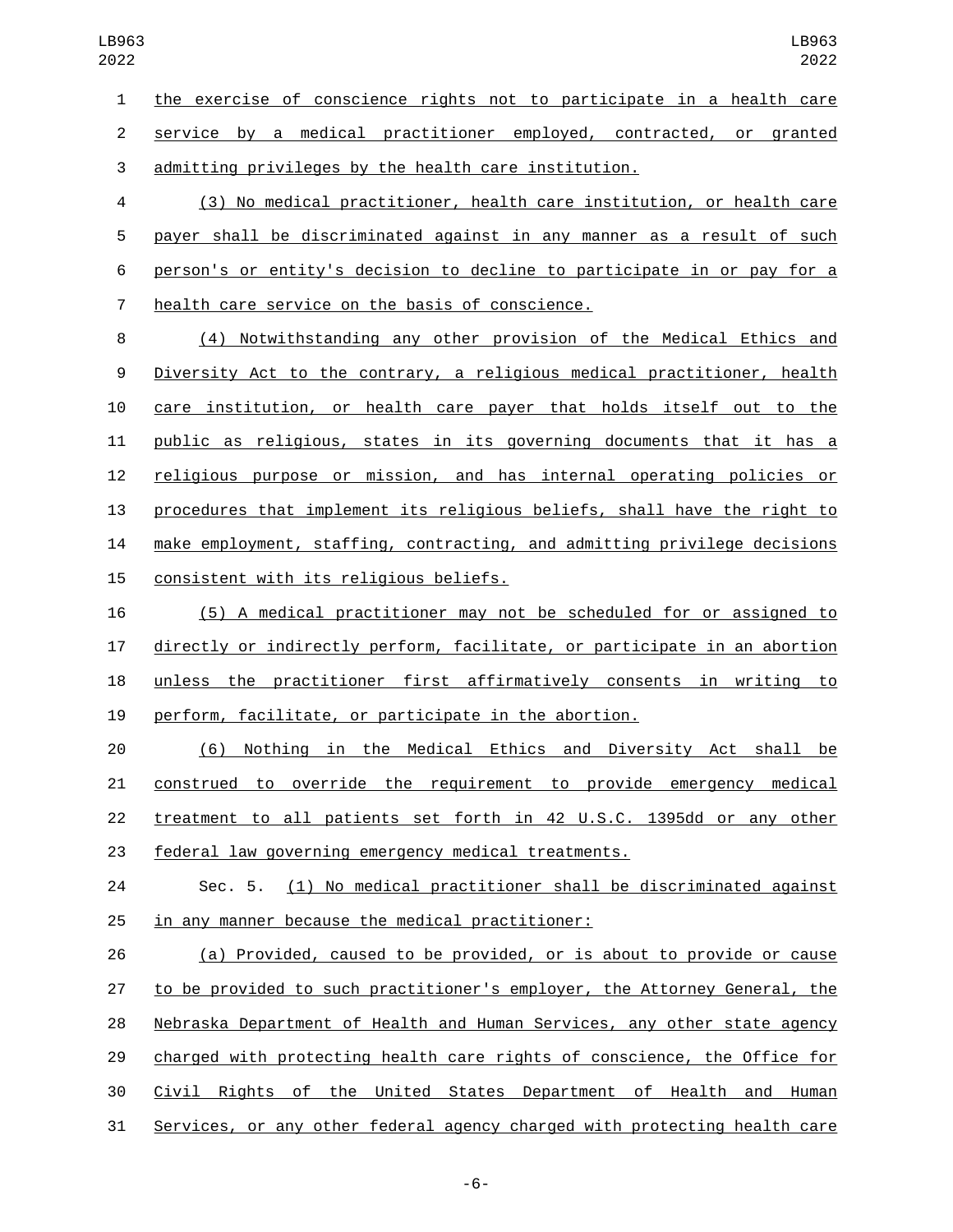| 1              | rights of conscience information relating to any violation of, or any act |
|----------------|---------------------------------------------------------------------------|
| $\overline{c}$ | omission the medical practitioner reasonably believes to be a<br>or       |
| 3              | violation of, any provision of the Medical Ethics and Diversity Act;      |
| 4              | (b) Testified or is about to testify in a proceeding concerning such      |
| 5              | violation; or                                                             |
| 6              | (c) Assisted or participated, or is about to assist or participate,       |
| $\overline{7}$ | in such a proceeding.                                                     |
| 8              | (2) Unless the disclosure is specifically prohibited by law, no           |
| 9              | medical practitioner shall be discriminated against in any manner because |
| 10             | the medical practitioner disclosed any information that the medical       |
| 11             | practitioner reasonably believes evinces:                                 |
| 12             | (a) Any violation of any law, rule, or regulation;                        |
| 13             | (b) Any violation of any ethical guidelines for the provision of any      |
| 14             | health care service; or                                                   |
| 15             | (c) Gross mismanagement, a gross waste of funds, an abuse of              |
| 16             | authority, or a substantial and specific danger to public health or       |
| 17             | safety.                                                                   |
| 18             | Sec. 6. (1) A civil action for damages or injunctive relief, or           |
| 19             | be brought by any medical practitioner, health care<br>both, may          |
| 20             | institution, or health care payer for any violation of the Medical Ethics |
| 21             | and Diversity Act. Any additional burden or expense on another medical    |
| 22             | practitioner, health care institution, or health care payer arising from  |
| 23             | the exercise of the right of conscience shall not be a defense to any     |
| 24             | violation of the act. However, no civil action may be brought against an  |
| 25             | individual who declines to use or purchase health care services from a    |
| 26             | specific medical practitioner, health care institution, or health care    |
| 27             | payer for exercising the rights granted in subsection (1) of section 4 of |
| 28             | this act.                                                                 |
| 29             | (2) Any party aggrieved by any violation of the act may commence a        |
| 30             | civil action and shall be entitled, upon the finding of a violation, to   |

31 recover the party's actual damages sustained, but in no case shall